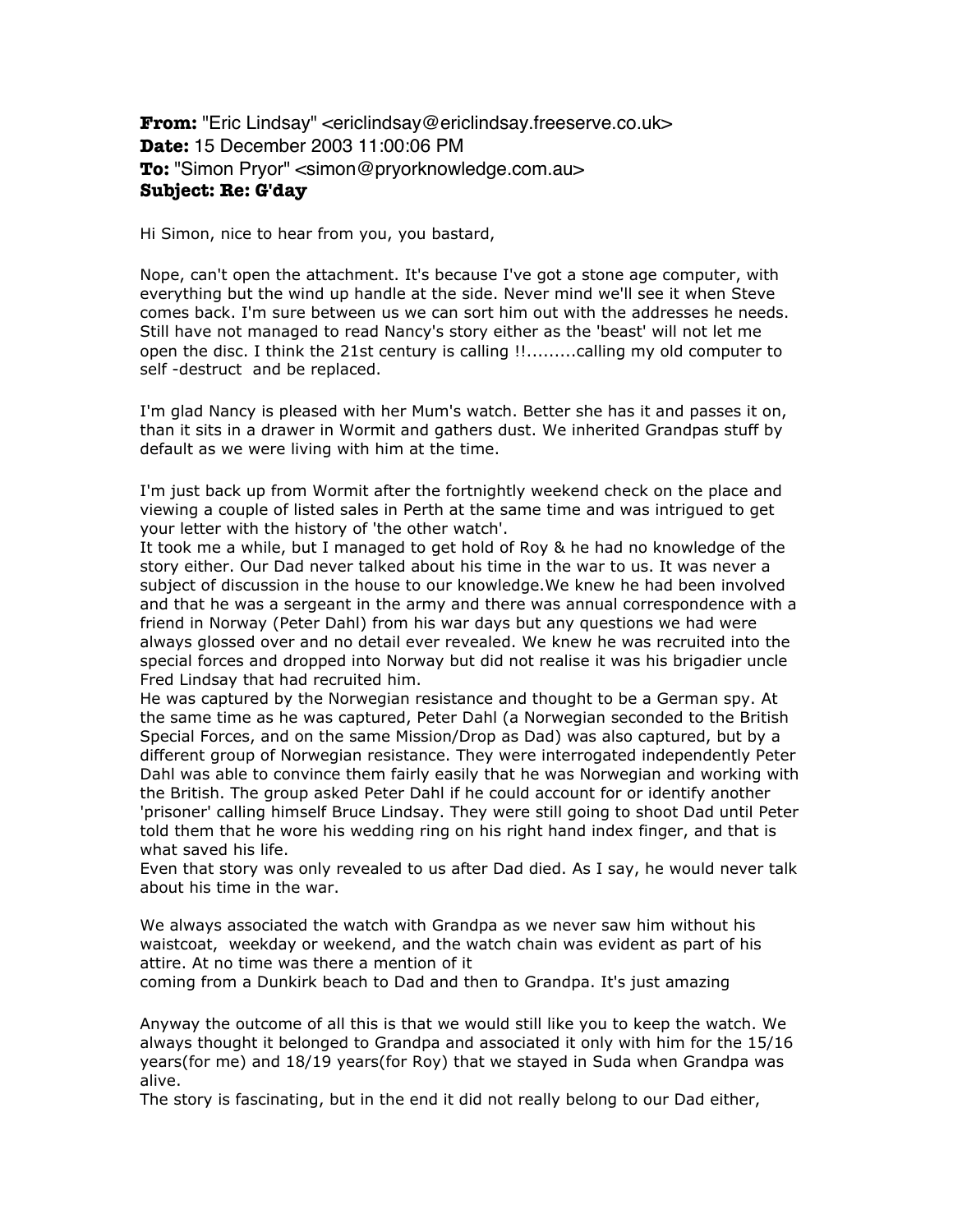more 'spoils of war'

I think the more interesting thing out of all of this is the story of where the watch began in our family in conjunction with where you began in relation to the family and your hunt to find the rest of us. I think you are the best person to have the watch as the story 'in total' is amazing. We never really own anything we are just the keepers of things until they pass on to someone else.

For the watch and the provenance trail for the next owner I think it is important that the detail that we know of its and your history go with it to the next owner. Maybe in another few hundred years or so someone will write a book or make a film about just that trail, seen through the eyes of the watch.

I don't think we will ever know who the earlier owner was that lost their life or maybe just lost their watch, on the beach at Dunkirk.

If it was left with us it would never see the light of day, but sit in a drawer and gather dust as neither Roy or I are waistcoat wearers, and that type of watch needs a waistcoat. We would be more than pleased if you would keep hold of it for the next leg of it's journey.

Don't send it back you bastard.

All the best to you and yours

Eric **-----Original Message----- From:**Simon Pryor <simon@pryorknowledge.com.au> **To:**Eric Lindsay <ericlindsay@ericlindsay.freeserve.co.uk> **Cc:**Roy Lindsay <roy.lindsay@carlsbergtetley.co.uk> **Date:**13 December 2003 03:57 **Subject:**G'day

Eric,

How the hell are you, you bastard?!

I hope you can read the attachment. I will be sending it and a heap of photos back to you via young Steve upon his return on 22 December. I will be sending similar stuff for all the rest of the clan as well, so if you can help Steve with addresses and the like I would appreciate it.

I have been speaking with Nancy. She is delighted to see and have her mother's watch. I had it cleaned and got a key for it and it works fine.

It was the other watch I wanted to discuss with you. I have had it serviced (last done in 1963) and the watchmaker was full of admiration for an excellent example of the Rolexes of the nineteen twenties. It keeps good time and it has been a pleasure to wear it out now and then. The watchmaker was horrified with this. He wanted me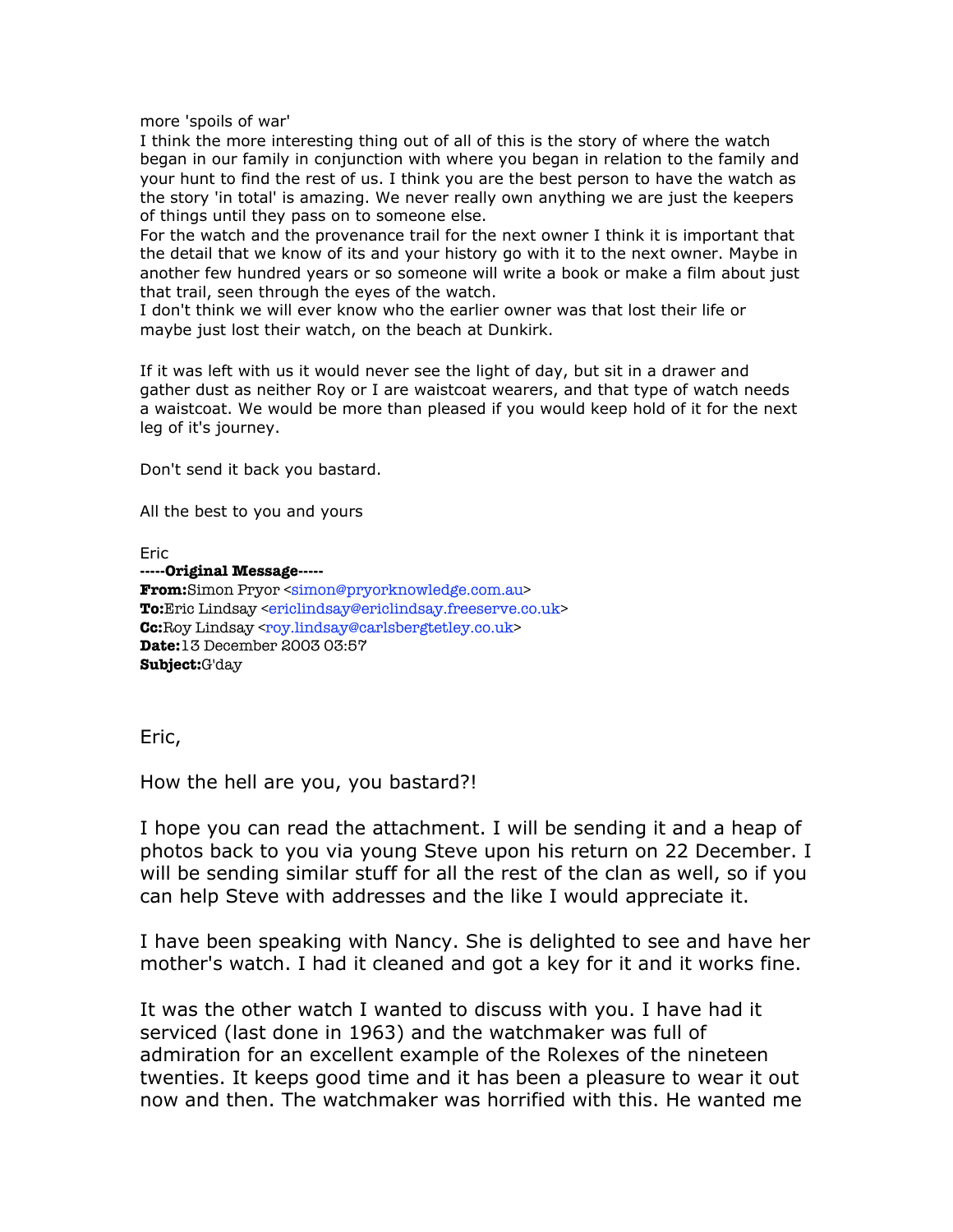to lock it away and only bring it out for gentle handling on special occasions. I think he was trying to tell me that it was a very valuable piece. But that is not why you and Roy gave it to me. (At least during the cooler months) I have been making sure that 'waistcoat man' is alive and well.

Nancy told me about the watch's history, along with other stories about your father, Bruce Lindsay. You probably know the stories; behind enemy lines in Norway and so on. If not, you should get Nancy to tell them to you.

She told me that Bruce was in a tank full of soldiers heading towards Dunkirk for evacuation. They came up over the hill above the beach. British forces assumed it was an enemy tank and shelled it. There was a direct hit and just about everyone was killed. Bruce told Nancy that there were so many soldiers in the tank that their bodies protected him as he fell back to the ground after the blast. He grabbed the watch (which had not been his up to that point) on his way out of the tank and down to the beach. There, he rowed many evacuees out to waiting tenders (Nancy says four or five times) before leaving Dunkirk himself.

Upon his return and before being recruited into the Special Forces by his brigadier uncle, Fred Lindsay, Bruce gave the watch to his father who wore it to work - just as you said you remembered. So I don't think it is just a George Lindsay watch. I think it is a part of your father's life story as well. As such, it really ought return to you and Roy for safe keeping. I was moved beyond belief when you and Roy presented the watch to me. It just meant so much to me. But it really is a watch that tells a story about your father and events that no doubt shaped the relationships you and Roy had with him. I tend to think that means that the most appropriate home for it is still Wormit.

The safest way to get it back to the two of you is via Steve. So please let me know what you want me to do.

Cheers,

Simon

-----------------------------

Simon Pryor Pryor Knowledge 39 Barkly Street East Brunswick Victoria 3057